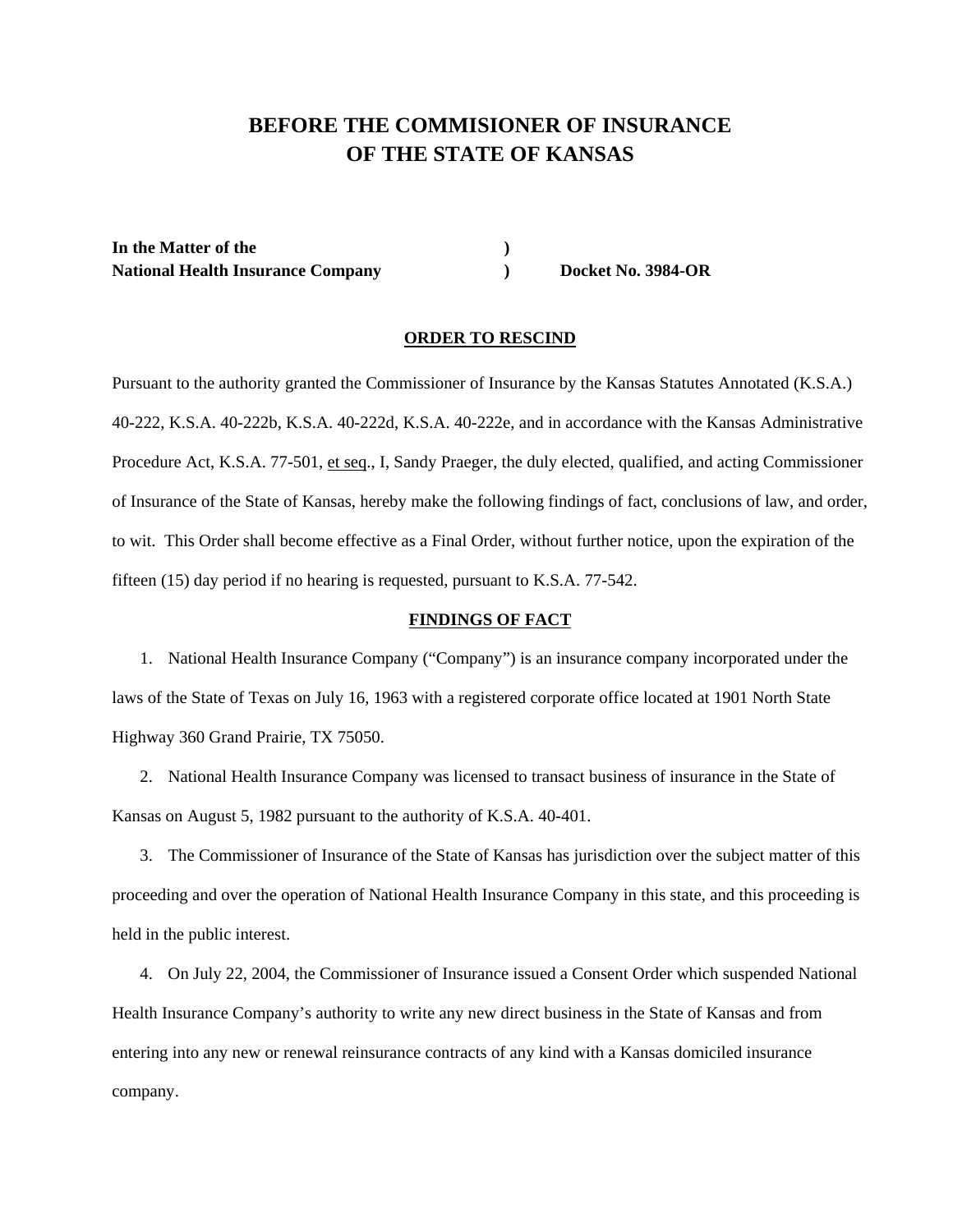5. The Consent Order was placed on National Health Insurance Company as a result of the financial condition that had resulted in a condition such that the continued operation of the company in this state might be hazardous to the insuring public.

6. On September 30, 2008, Southwest Insurance Partners, Inc., a Texas based insurance holding company, acquired the Company through the purchase of all of the outstanding shares of stock, after approval by the Texas Insurance Department.

7. National Health Insurance Company's most recent financial statements reflect an improvement in the Company's financial condition. As of December 31, 2008, the Company is reporting capital and surplus of \$16,860,910.

8. On October 17, 2008 National Health Insurance Company requested to be released from the current Consent Order that is in effect in Kansas.

# **CONCLUSIONS OF LAW**

9. National Health Insurance Company has provided the Commissioner of Insurance with information which indicates National Health Insurance Company has rectified the condition which warranted the issuance of the Consent Order referred to in paragraph #4 above.

#### **ORDER**

### **IT IS THEREFORE, BY THE COMMISSIONER OF INSURANCE, ORDERED THAT:**

1. The Consent Order dated July 22, 2004, and referred to in paragraph #4 above, which suspended the authority of NATIONAL HEALTH INSURANCE COMPANY to transact business of insurance in the State of Kansas, is hereby rescinded.

2. NATIONAL HEALTH INSURANCE COMPANY may commence writing business in the State of Kansas.

3. The Commissioner shall retain jurisdiction over this matter to issue any Order(s) deemed necessary and appropriate.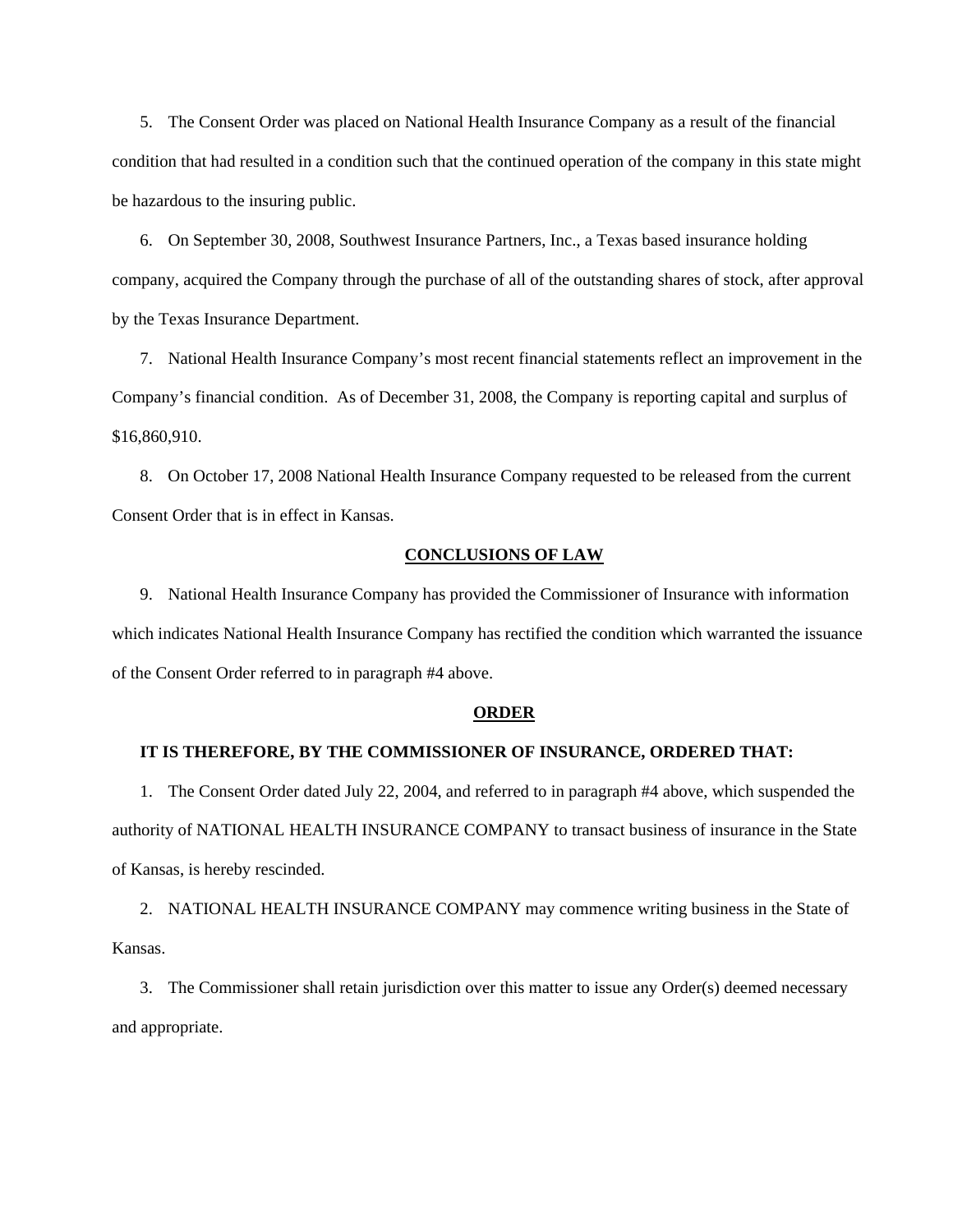## **NOTICE OF RIGHTS**

National Health Insurance Company is entitled to a hearing pursuant to K.S.A. § 77-537, the Kansas Administrative Procedure Act. If National Health Insurance Company desires a hearing, they must file a written request for a hearing with:

John W. Campbell, General Counsel Kansas Insurance Department 420 S.W. 9th Street Topeka, Kansas 66612

 This request must be filed within fifteen (15) days from the date of service of this Order. If National Health Insurance Company requests a hearing, the Kansas Insurance Department will notify them of the time and place of the hearing and information on the procedures, right of representation, and other rights of parties relating to the conduct of the hearing, before commencement of same.

 If a hearing is not requested in the time and manner stated above, this Order shall become effective as a Final Order upon the expiration of time for requesting a hearing, pursuant to K.S.A. § 77-613. In the event National Health Insurance Company files a petition for judicial review, pursuant to K.S.A. § 77-613(e), the agency officer to be served on behalf of the Kansas Insurance Department is:

 John W. Campbell, General Counsel Kansas Insurance Department 420 S.W.  $9<sup>th</sup>$  Street Topeka, Kansas 66612

# **IT IS SO ORDERED THIS \_15th\_\_ DAY OF APRIL, 2009 IN THE CITY OF TOPEKA, COUNTY OF SHAWNEE, STATE OF KANSAS.**



PARTMENT WE PARTMENT WAS SAMED FOR STATED BY Sandy Praeger Commissioner of Insurance

> By:  $\angle$ s/ John W. Campbell John W. Campbell General Counsel